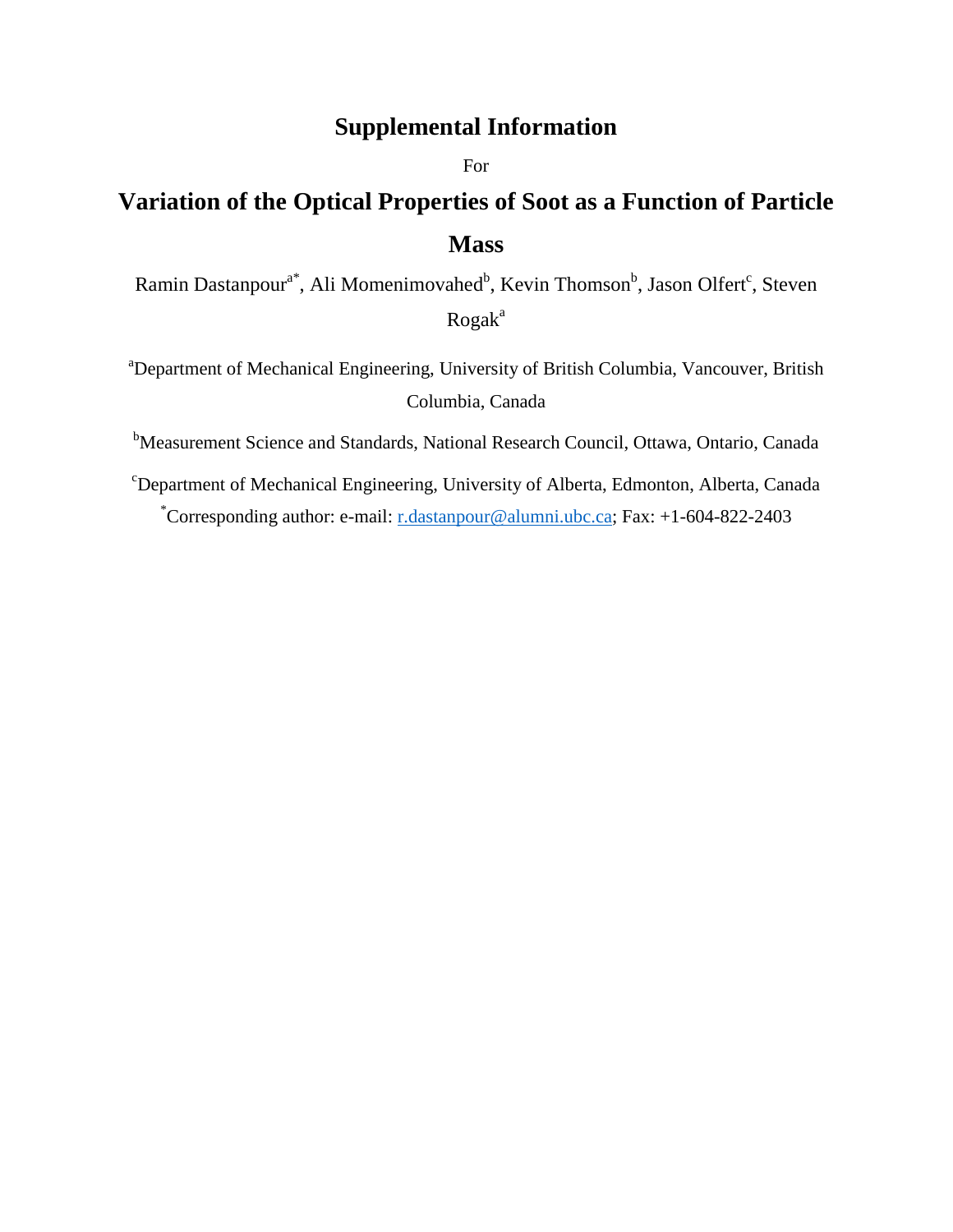#### **SI.1. Effective density measurements**

As discussed in section 2.6 of the main article, in order to reduce the influence of the multiple charging probability on the effective density measurements, a tandem-neutralizer configuration was used in this study. Sample mass distributions of the mobility-classified particles measured with CPMA in both single-neutralizer and tandem-neutralizer are illustrated and compared to the predictions of the NNLS program in Figure SI.1. Panels a and d show the CPMA scans for 80 nm and 280 nm mobility-classified particles using single neutralizer configuration, respectively. Panels b and e represent CPMA scans for 80 nm and 280 nm mobility-classified particles using tandem neutralizer configuration, respectively. Finally, panels c and f represent the estimated mass distributions produced by NNLS for 80 nm and 280 nm mobility-classified particles, respectively. These distributions are calculated combining size distribution and effective density results with the application of Fuchs charging probabilities. First and second numbers in the legends of panels c and f correspond to the number of the elementary charges particles carry downstream of the first and second neutralizers, respectively.



Figure SI.1: Mass distribution of size classified particles produced in  $N_2$ -diluted operating condition using single and tandem neutralizer, and derived from combined size distributions and effective density information using NNLS program.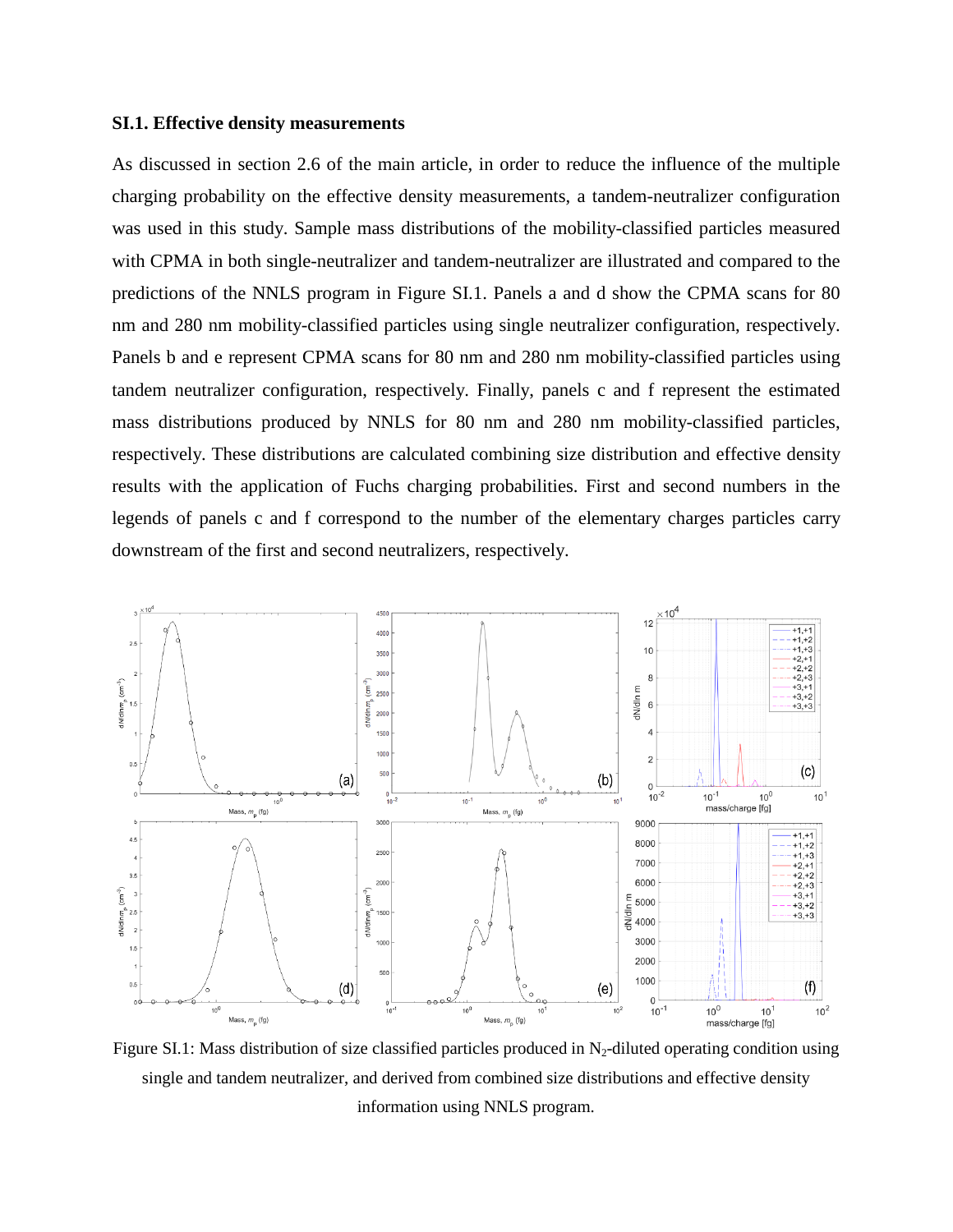As discussed in section 3.3 of the main article, as an alternative to commonly used power law regression, a second order polynomial equation was fitted to the High EC effective density. The results of this regression are illustrated in Figure SI.2.



Figure SI.2: Effective density versus diameter obtained for High EC and  $N_2$ -diluted operating conditions

#### **SI.2. Size and mass distribution of particles classified based on mass-to-charge ratio**

As discussed in sections 2.6 and 3.4 in the main article, size distribution of the particles classified based on their mass-to-charge ratio was measured downstream of the CPMA. Left panel of Figure SI.3 illustrates the size distribution of particles with mass-to-charge ratios of 0.32  $(fg/C)$  and 0.08  $(fg/C)$  produced at High EC operating condition. Combining effective densities and size distribution measurements, mass distributions were calculated for these classified particles (right panel of Figure SI.3). As shown in this figure, changes of the value of mass-tocharge ratio result in considerable change in both mobility and mass distributions downstream of the CPMA. Mass distributions are considerably further separated compared to the mobility distributions.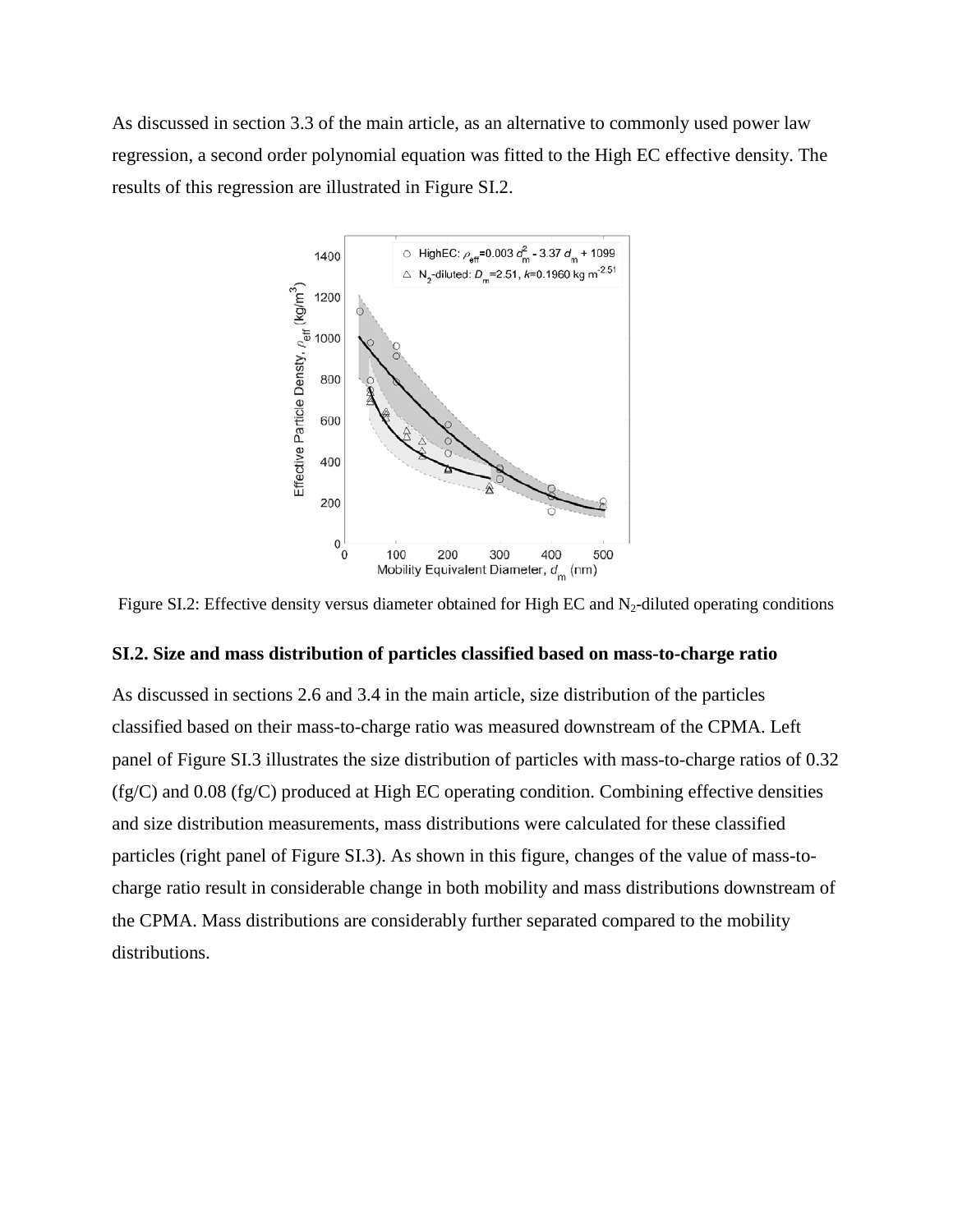

Figure SI.3: Size distribution (left panel) and mass distribution (right panel) of the particles downstream of the CPMA operated at mass-to-charge ratios of 0.32 and 0.08 at HighEC operating condition.

Particles passing through UDAC gained high number of charges. The median number of elementary charges particles gain at each operating condition of the CPMA (mass-to-charge ratio) is illustrated in Figure SI.4.



Figure SI.4: Median number of elementary charges particles gain at each CPMA setpoint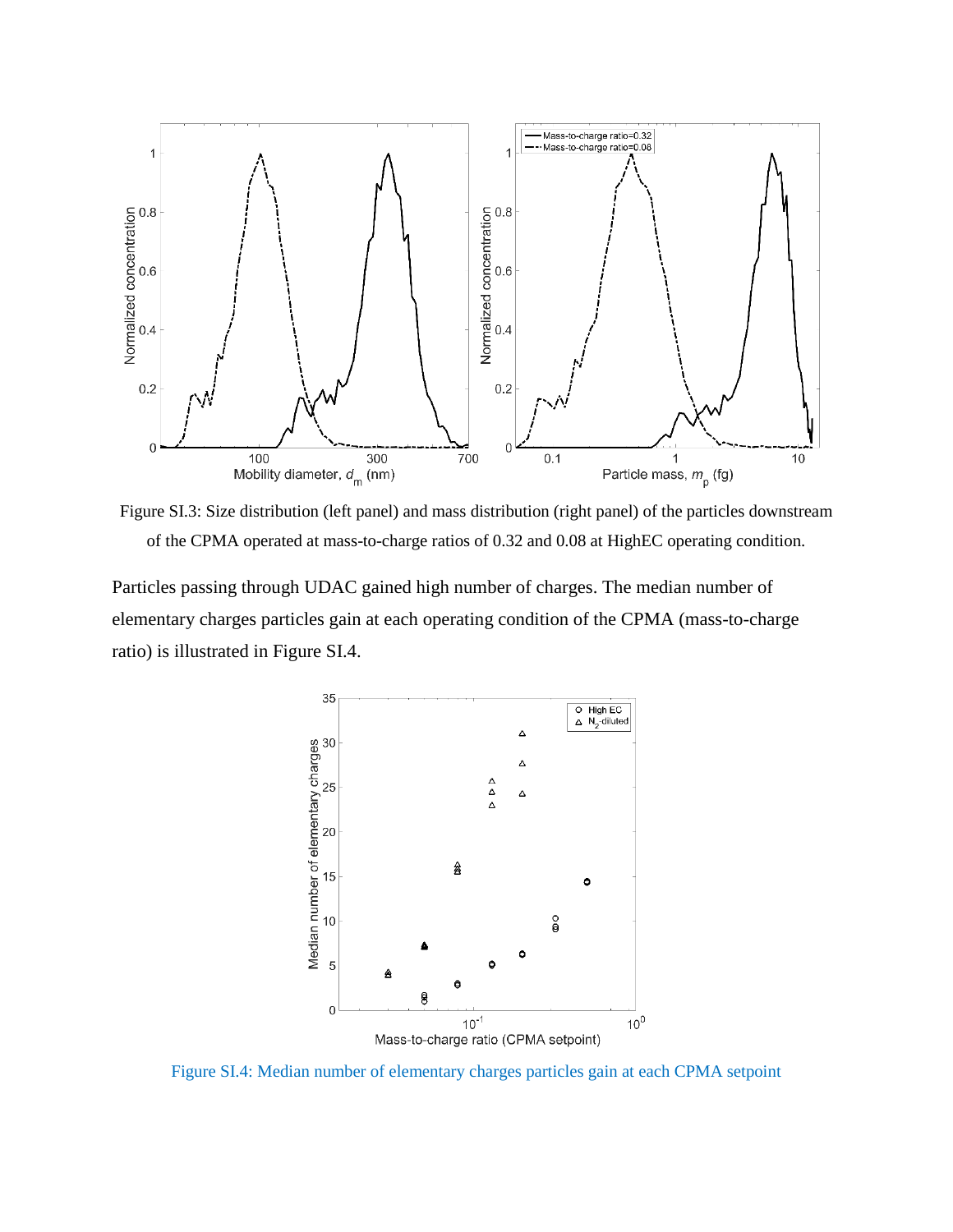### **SI.3. Raman Spectrums**

Normalized average Raman spectra and corresponding four Lorentzian- and one Gaussianshaped fitted bands of the size classified particles produced at High EC operating condition are illustrated in Figures SI.5 to SI.7.



Figure SI.5: Normalized average Raman spectra and 5 band fits for High EC particles of  $d_m$ =125 nm



Figure SI.6: Normalized average Raman spectra and 5 band fits for High EC particles of  $d_m$ =250 nm